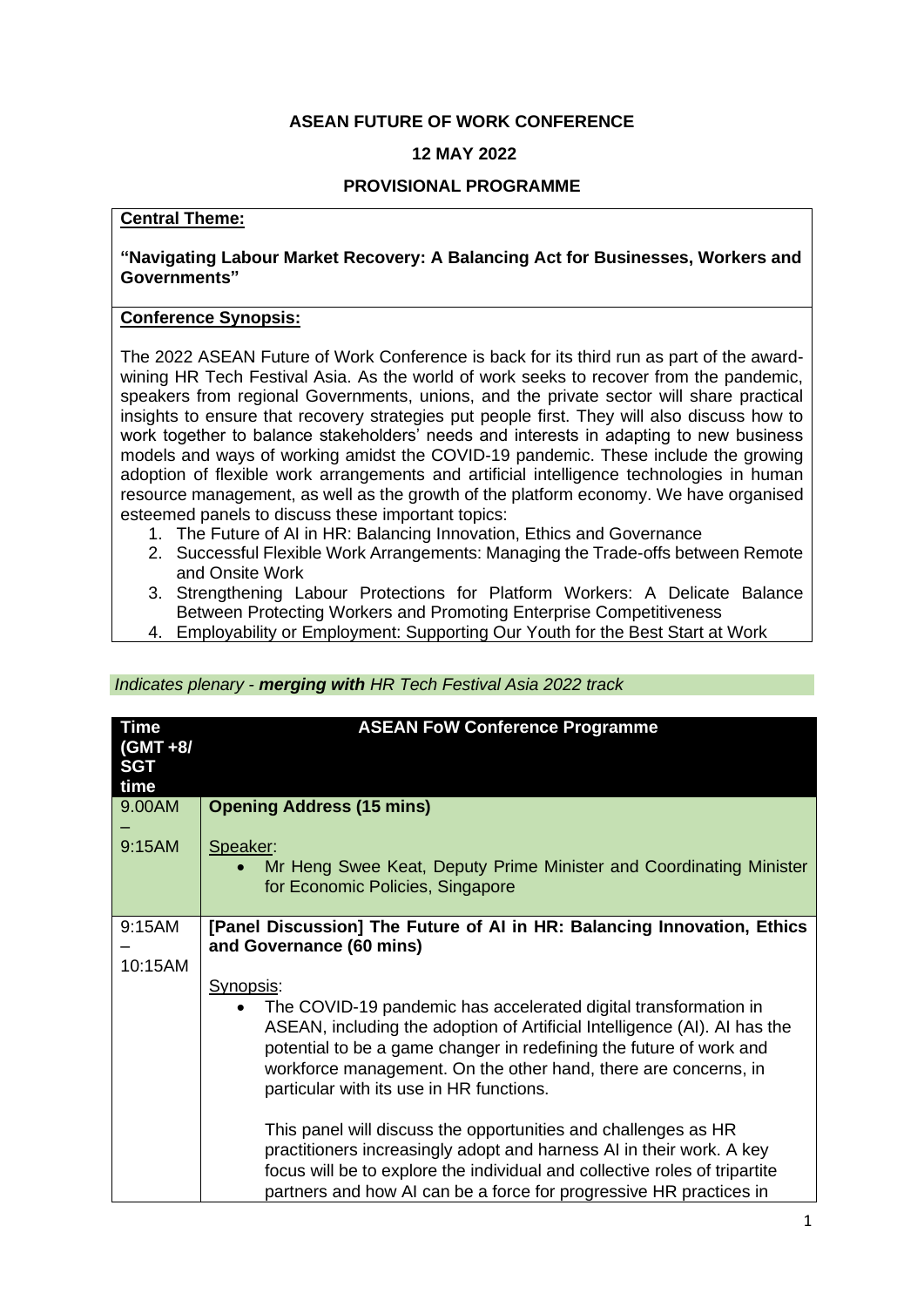|         | recruitment, talent acquisition and management. Some questions that<br>could be discussed include:                                                                                                                                                                                                                                                                                                                                                                                                                                                                                                                                                                                                                                                                                                                                                                                                 |
|---------|----------------------------------------------------------------------------------------------------------------------------------------------------------------------------------------------------------------------------------------------------------------------------------------------------------------------------------------------------------------------------------------------------------------------------------------------------------------------------------------------------------------------------------------------------------------------------------------------------------------------------------------------------------------------------------------------------------------------------------------------------------------------------------------------------------------------------------------------------------------------------------------------------|
|         | 1. With the increasing reach and impact of AI, how can we ensure<br>AI is used responsibly and ethically that ensures fairness and<br>fosters trust and confidence to realise its full potential?<br>2. How can AI be adopted in the workplace to empower workers<br>and enhance job quality, workplace inclusiveness, health and<br>safety?                                                                                                                                                                                                                                                                                                                                                                                                                                                                                                                                                       |
|         | Moderator: A/Prof Hahn Jungpil, Deputy Director (Al Governance), Al Singapore                                                                                                                                                                                                                                                                                                                                                                                                                                                                                                                                                                                                                                                                                                                                                                                                                      |
|         | Speakers:<br>1. Poon King Wang, Director, Lee Kuan Yew Centre for Innovative Cities<br>(LKYCIC), Singapore University of Technology and Design                                                                                                                                                                                                                                                                                                                                                                                                                                                                                                                                                                                                                                                                                                                                                     |
|         | 2. Nina Alag Suri, CEO, X0PA Al                                                                                                                                                                                                                                                                                                                                                                                                                                                                                                                                                                                                                                                                                                                                                                                                                                                                    |
|         | 3. Susan Cheong, Managing Director & Group Head of Talent Acquisition<br>& Talent Management; Singapore HR Head, DBS Bank Ltd                                                                                                                                                                                                                                                                                                                                                                                                                                                                                                                                                                                                                                                                                                                                                                      |
| 10:15AM | <b>Conference Break (15 mins)</b>                                                                                                                                                                                                                                                                                                                                                                                                                                                                                                                                                                                                                                                                                                                                                                                                                                                                  |
| 10.30AM |                                                                                                                                                                                                                                                                                                                                                                                                                                                                                                                                                                                                                                                                                                                                                                                                                                                                                                    |
| 10.30AM | [Panel Discussion] Successful Flexible Work Arrangements: Managing the<br>Trade-offs between Remote and Onsite Work (60 mins)                                                                                                                                                                                                                                                                                                                                                                                                                                                                                                                                                                                                                                                                                                                                                                      |
| 11.30AM |                                                                                                                                                                                                                                                                                                                                                                                                                                                                                                                                                                                                                                                                                                                                                                                                                                                                                                    |
|         | Synopsis:                                                                                                                                                                                                                                                                                                                                                                                                                                                                                                                                                                                                                                                                                                                                                                                                                                                                                          |
|         | The pandemic has brought about new norms in the way we work.<br>Businesses, workers, and Governments are increasingly seeing flexible<br>work as a permanent feature of our workplace. Managing a hybrid<br>workforce often means that businesses are able to combine the<br>advantages of flexible remote work with the collaboration opportunities<br>of face-to-face onsite work. However, to ensure successful flexible work<br>arrangements, businesses and workers have to balance trade-offs.<br>Businesses may be able to increase productivity and better compete for<br>talent with remote work, but they also risk creating in-group and out-<br>group dynamics between those who work remotely and those who work<br>onsite. In addition, workers may find that flexible work improves job<br>satisfaction, but risk burnout as the boundaries between work and<br>personal life blur. |
|         | This panel will discuss the challenges and best practices to balance the<br>needs of businesses and their workers under flexible work models, as<br>well as the trade-offs between remote and onsite work. Some questions<br>that could be discussed include:                                                                                                                                                                                                                                                                                                                                                                                                                                                                                                                                                                                                                                      |
|         | 1. What do you think is the future of flexible workplaces? What excites<br>you and what are the key considerations or concerns on employers'<br>mind as they make the shift?                                                                                                                                                                                                                                                                                                                                                                                                                                                                                                                                                                                                                                                                                                                       |
|         | 2. How can businesses best apply flexible work arrangements, given<br>that their employees would have different preferences and personal                                                                                                                                                                                                                                                                                                                                                                                                                                                                                                                                                                                                                                                                                                                                                           |
|         | circumstances?<br>3. How can businesses balance the worker's preferred work-from-home                                                                                                                                                                                                                                                                                                                                                                                                                                                                                                                                                                                                                                                                                                                                                                                                              |
|         | arrangements while reintroducing the camaraderie of a thriving                                                                                                                                                                                                                                                                                                                                                                                                                                                                                                                                                                                                                                                                                                                                                                                                                                     |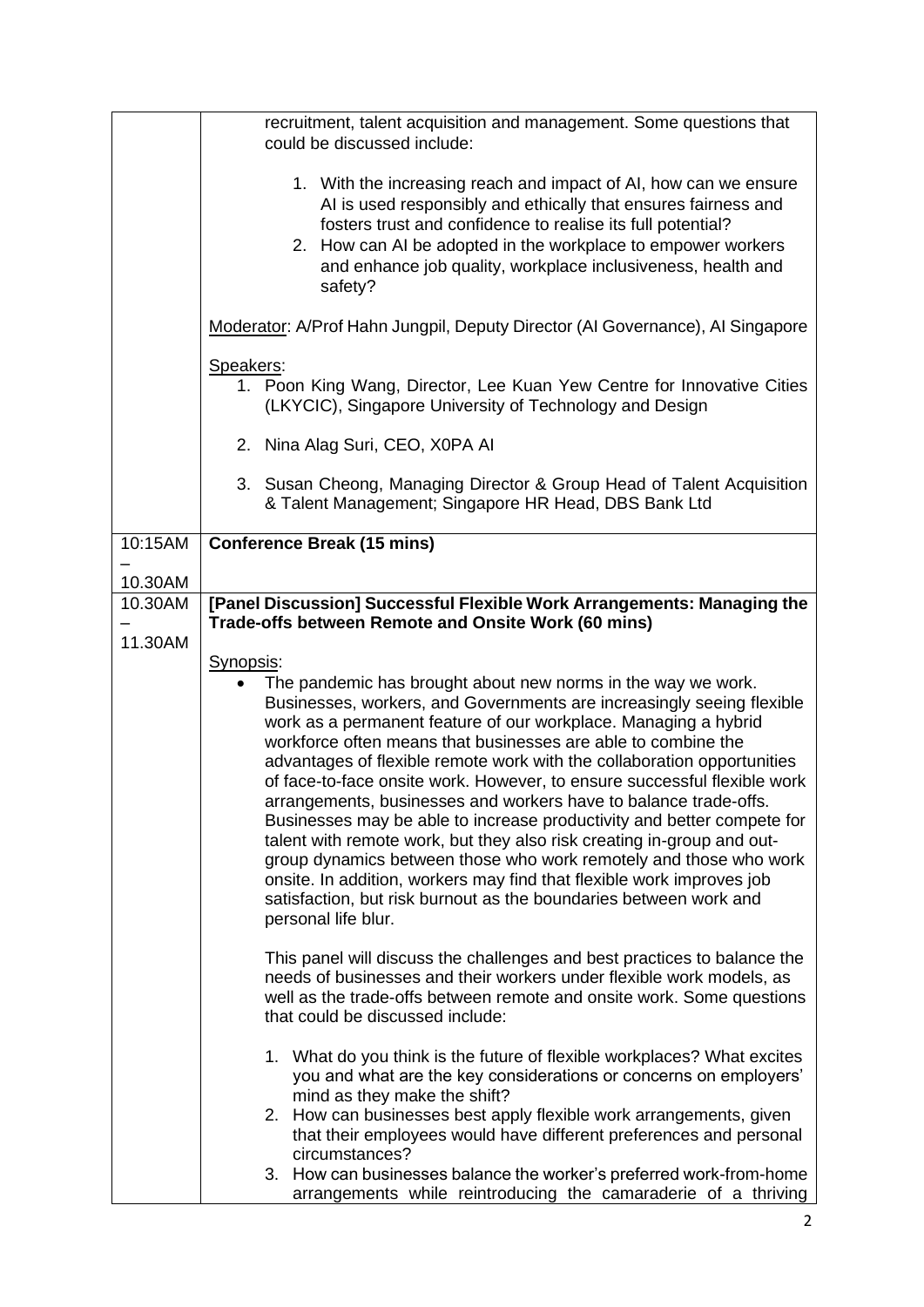|                    | workplace? How can they also avoid creating a two-tier system in<br>which people working in the office are valued and rewarded more<br>than are those working more from home?                                                                                                                                                                                                                                                                                                                                                                                                                                                                                                                                                                                                                                                                                                                                                                                                                                                                |
|--------------------|----------------------------------------------------------------------------------------------------------------------------------------------------------------------------------------------------------------------------------------------------------------------------------------------------------------------------------------------------------------------------------------------------------------------------------------------------------------------------------------------------------------------------------------------------------------------------------------------------------------------------------------------------------------------------------------------------------------------------------------------------------------------------------------------------------------------------------------------------------------------------------------------------------------------------------------------------------------------------------------------------------------------------------------------|
|                    | Moderator: Jason Seng, Partner, People Advisory Services, Ernst & Young<br><b>Advisory Pte Ltd</b>                                                                                                                                                                                                                                                                                                                                                                                                                                                                                                                                                                                                                                                                                                                                                                                                                                                                                                                                           |
|                    | Speakers:<br>1. Deanna Ong, Chief People Officer, GIC                                                                                                                                                                                                                                                                                                                                                                                                                                                                                                                                                                                                                                                                                                                                                                                                                                                                                                                                                                                        |
|                    | 2. Yeo Wan Ling, Director, NTUC U Women and Family and U SME                                                                                                                                                                                                                                                                                                                                                                                                                                                                                                                                                                                                                                                                                                                                                                                                                                                                                                                                                                                 |
| 11:30AM<br>12:30PM | [Panel Discussion] Strengthening Labour Protections for Platform<br><b>Workers: A Delicate Balance Between Protecting Workers and Promoting</b><br><b>Enterprise Competitiveness (60 mins)</b>                                                                                                                                                                                                                                                                                                                                                                                                                                                                                                                                                                                                                                                                                                                                                                                                                                               |
|                    | Synopsis:<br>The working conditions of platform workers engaged in delivery and<br>transport services have been in the spotlight during this COVID period.<br>Despite their reliance on platforms for job assignments, prices and<br>directions on how to complete their assigned tasks, these workers<br>generally have less access to employment benefits compared with<br>individuals engaged in standard employment. As more individuals take<br>up platform work and some at a young age, policymakers are now<br>grappling with the challenge of implementing policies that will provide<br>stronger labour protection for platforms workers while not stifling<br>innovation.<br>This panel will discuss the challenges and opportunities of strengthening<br>labour protections for those engaged in delivery and transport services.<br>Some questions that could be discussed include:<br>1. How has COVID-19 affected platforms and the markets they serve,<br>and the work experiences of platform workers? How will this change |
|                    | when the pandemic subsides?<br>2. What are some approaches that countries have taken to strengthen<br>labour protection for platform workers? What are the pros and cons<br>of these approaches?<br>3. How can governments, unions and platform businesses work<br>together to ensure that relevant policies strike the right balance<br>between labour protection and enterprise competitiveness?                                                                                                                                                                                                                                                                                                                                                                                                                                                                                                                                                                                                                                           |
|                    | Moderator: Prof Hoon Hian Teck, Dean, School of Economics, Singapore<br><b>Management University</b>                                                                                                                                                                                                                                                                                                                                                                                                                                                                                                                                                                                                                                                                                                                                                                                                                                                                                                                                         |
|                    | Speakers:<br>1. Dr Uma Rani, Senior Economist, Research Department, International<br>Labour Organization                                                                                                                                                                                                                                                                                                                                                                                                                                                                                                                                                                                                                                                                                                                                                                                                                                                                                                                                     |
|                    | 2. Yean Cheong, Executive Director, SGTech                                                                                                                                                                                                                                                                                                                                                                                                                                                                                                                                                                                                                                                                                                                                                                                                                                                                                                                                                                                                   |
|                    | 3. Yin Qia, Division Chief, Rights Protection Department, All-China<br>Federation of Trade Unions (ACFTU)                                                                                                                                                                                                                                                                                                                                                                                                                                                                                                                                                                                                                                                                                                                                                                                                                                                                                                                                    |